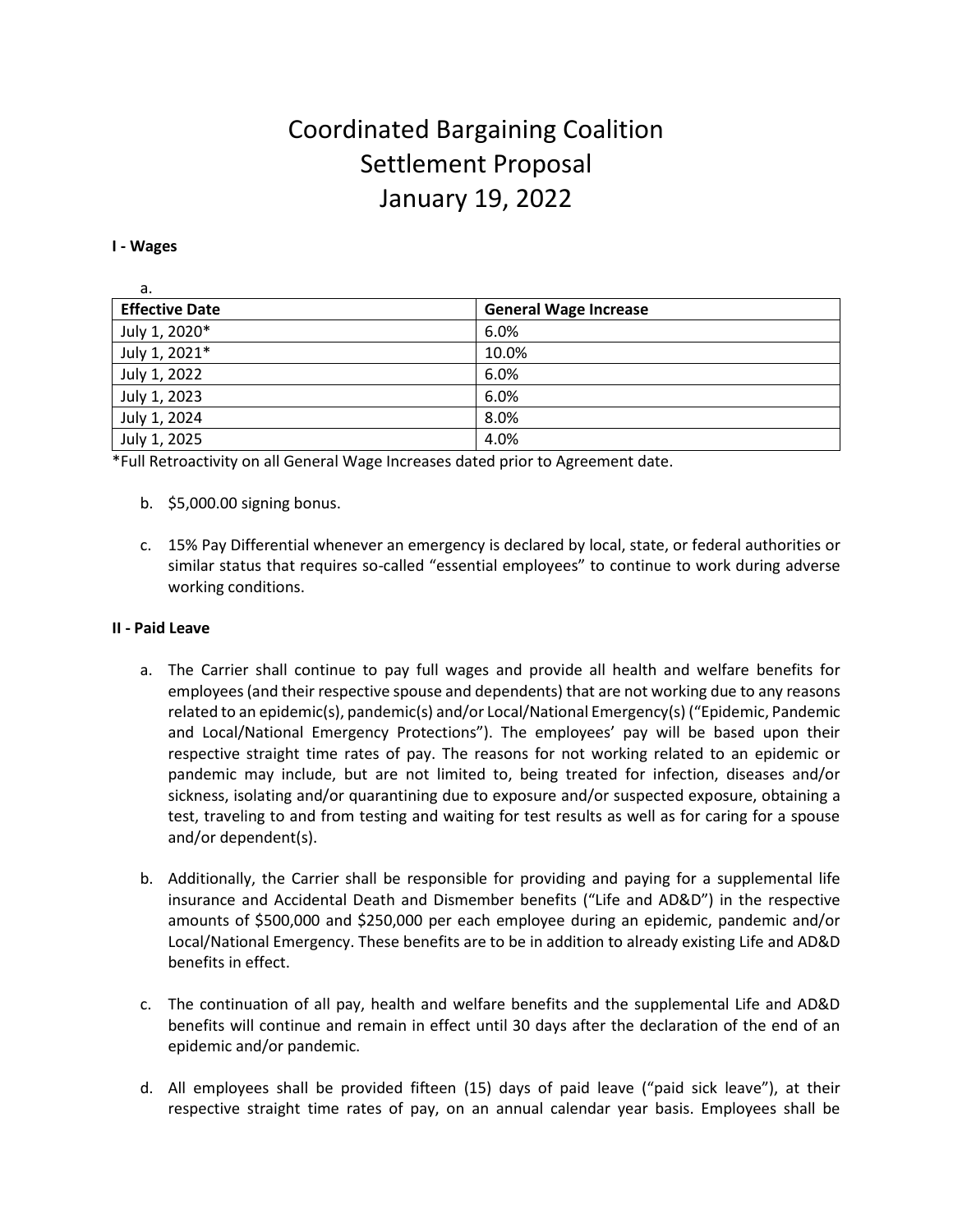permitted to observe their paid sick leave on an "as needed" basis with no Carrier right of refusal, and no discipline or other such penalty under any applicable attendance policy. When an employee uses sick leave of three days or less in each instance, medical documentation will not be required. This paid sick leave is to be in addition to already existing "paid time off" under existing rules, understandings or custom and/or policy in effect.

- e. Revise and Improve Vacation rule in accordance with the following schedule:
	- One week in first year of employment;
	- Two weeks after one year of employment;
	- Three weeks after five years of employment;
	- Four weeks after eight years of employment;
	- Five weeks after fifteen years of employment;
	- Six weeks after twenty years of employment.
- f. Revise and improve bereavement leave rules to accommodate additional family members, such as but not limited to grandparents, grandchildren, stepchildren, stepparents, spouse's stepparents, and step grandchildren.
- g. Revise and improve bereavement leave rules to provide four work days of paid time off.
- h. Revise to permit additional flexibility in the timing of taking bereavement leave.
- i. Add Martin Luther King, Jr. Day and Veterans Day to the list of paid holidays.

**III - Health and Welfare** (applicable to National Railroad Employees' and NRC/UTU H&W Plan where overlap exists)

- a. Eligibility Improvements
	- 1. Extend coverage for suspended/dismissed and furloughed employees, as well as families of deceased employees, to be similar to the extension of coverage for disabled employees.
	- 2. Reinstate coverage for step-grandchildren and children placed by court order.
- b. Autism Spectrum Disorders
	- 1. Remove the speech therapy age limitation for children under 3 years of age as part of a treatment for infantile autism.
	- 2. Provide coverage of ABA services with no dollar limits per year.
	- 3. Provide all services with no age restrictions.
	- 4. Explore options to manage the coverage via a managed autism/applied behavioral analysis program, administered by a qualified vendor chosen by the parties, which includes:
		- o dedicated, certified, physician-led team with extensive experience with autism spectrum disorder and ABA.
		- o Evaluation and preauthorization procedures.
		- o Assistance with network referrals.
		- o Help providers develop individualized treatment plans.
		- o Clinical oversight, monitoring and ongoing benefit coverage review.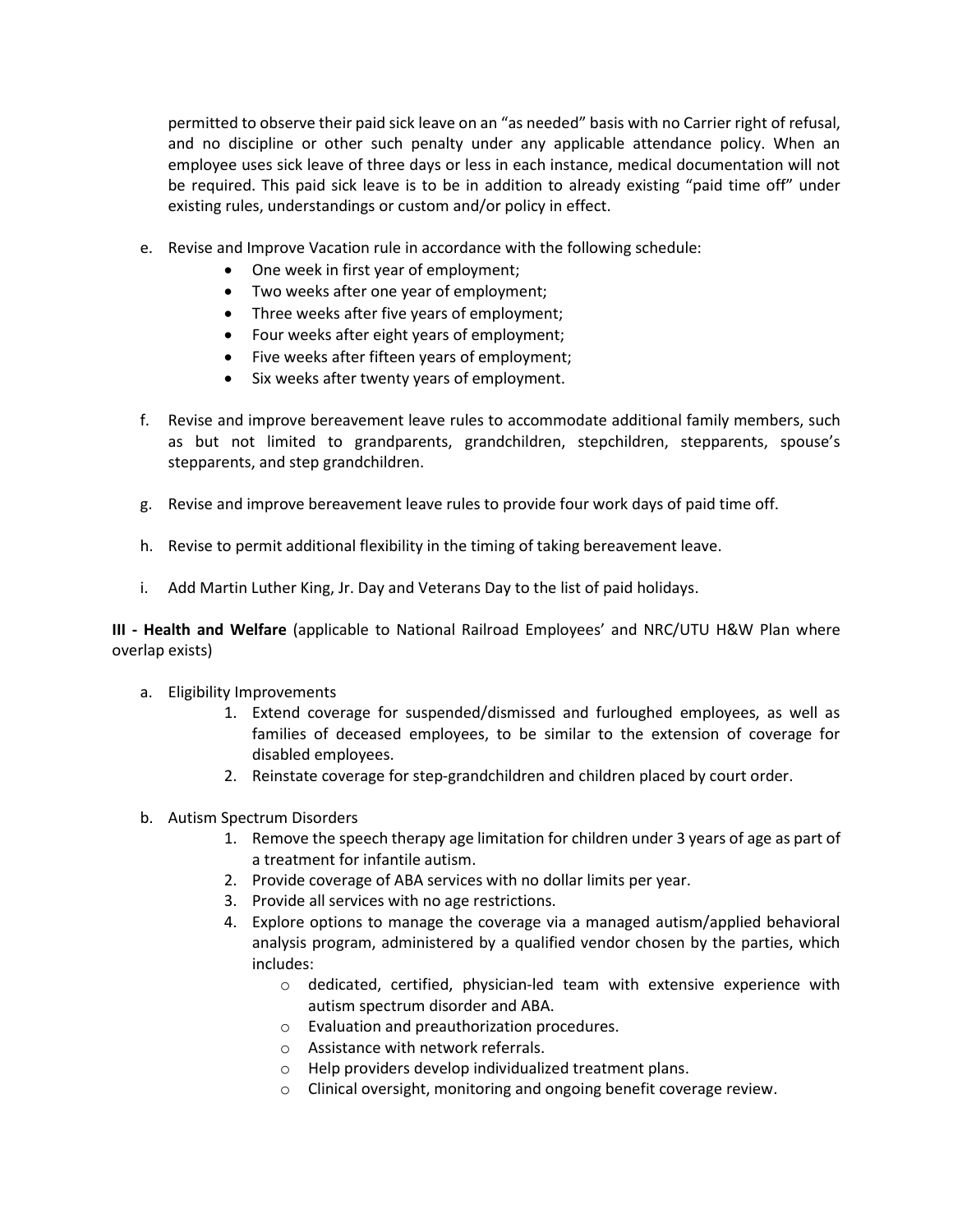- o Family support and empowerment.
- c. Hearing Benefits
	- 1. Increase the annual benefit to cover costs at 100%, including but not limited to exams, treatment and devices.
- d. Networks, Co-Pays/Deductibles/Out-of-pocket Maximums, and Employee Contributions
	- 1. Status quo or better.
- e. Life Insurance
	- 1. Increase Active Employee Life Insurance to no less than \$50,000.00.
	- 2. Increase Retired Employee Life Insurance to no less than \$20,000.
- f. AD&D Insurance increase coverage as follows:

| TABLE OF COVERED LOSSES AND BENEFIT AMOUNTS               |                       |  |
|-----------------------------------------------------------|-----------------------|--|
| <b>COVERED LOSS</b>                                       | <b>BENEFIT AMOUNT</b> |  |
| Life                                                      | No less than \$50,000 |  |
| A hand                                                    | No less than \$8,000  |  |
| A foot                                                    | No less than \$8,000  |  |
| Sight of an eye                                           | No less than \$8,000  |  |
| Loss of more than one of the above in any one<br>accident | No less than \$16,000 |  |
| Paralyzation                                              | No less than \$25,000 |  |

- Loss of sight of an eye means that the eye is entirely blind and that no sight can be restored in that eye.
- Loss of a hand means that all of the hand is cut-off at/or above the wrist.
- Loss of a foot means that all of the foot is cut-off at/or above the ankle.
- Loss of a hand or foot shall also include the loss of use of a hand or foot even if the limb is still intact.
- Paralyzation means the loss of use of the extremities of the body as a result of an accident, such as, but not limited to paraplegia, quadriplegia, or hemiplegia occurring from a traumatic brain injury.
- No less than \$50,000 will be paid for all covered losses caused by all injuries which are sustained in one accident.
- g. Quality of Life and Other Various Improvements
	- 1. 30-day fills at retail pharmacies.
	- 2. Voluntary sterilization for males.
	- 3. Increase opt-out bonus to a percentage of the carrier's premium.
	- 4. Increase hospice benefits to full cost of care.
	- 5. Introduce positive reinforcement/incentives for health risk assessments, biometric screenings, and attending annual checkups (including provisions for sufficient time off, without penalty, to attend such checkups and screenings).
- h. Railroad Employees National Dental Plan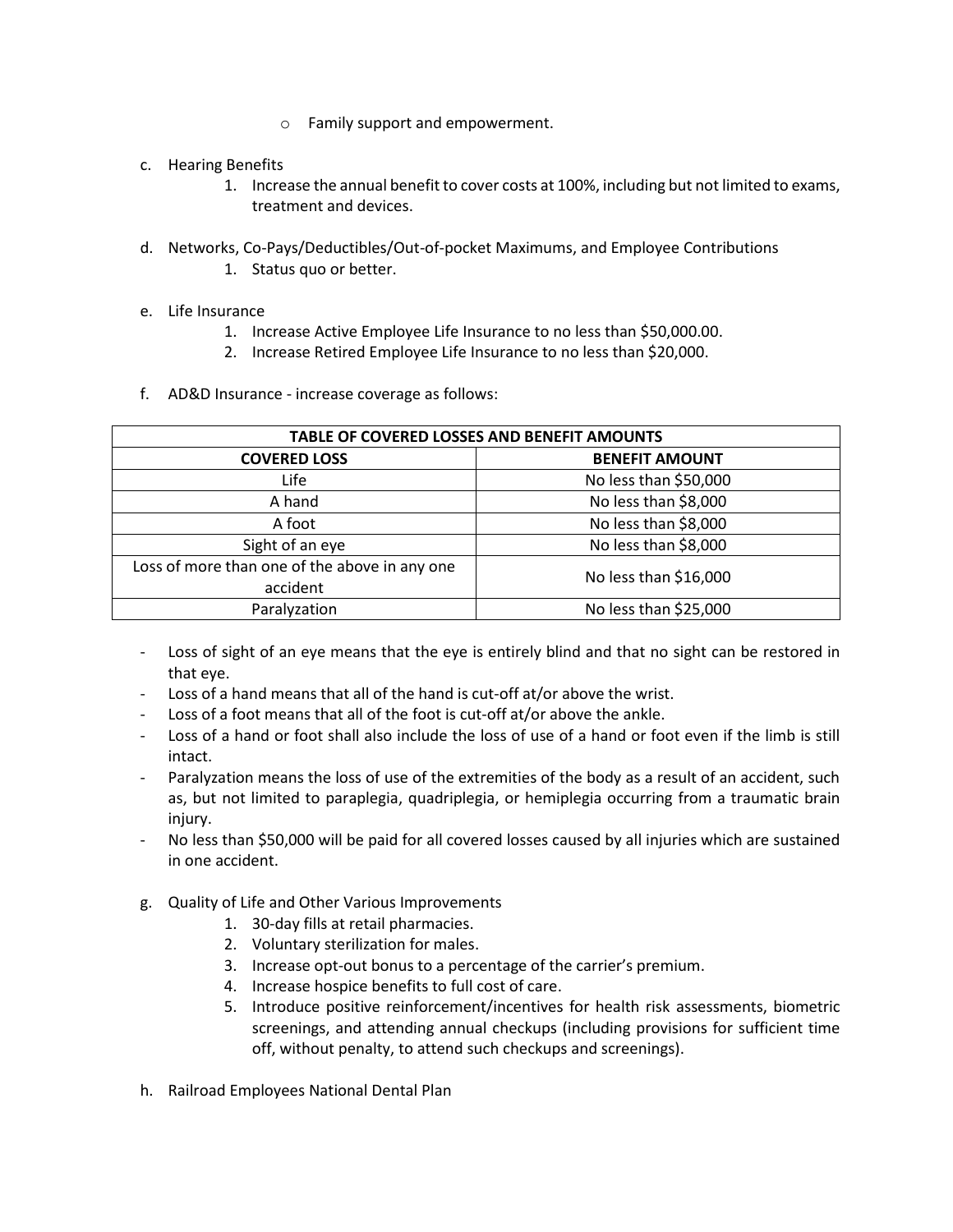- 1. Expand eligibility for new hires and eligible dependents to full plan benefits to become effective when medical coverage is effective.
- 2. Extend Plan benefits to dependents on the same basis as those under the medical plan, including but not limited to, age 26 without regard to marital status, residence or full-time student status.
- 3. Provide full Plan coverage to an employee and eligible dependent that is suspended or dismissed from service until final disposition under the Railway Labor Act.
- 4. Extend dental coverage for retirees and their eligible dependents until the employee reaches age 65 or becomes eligible for Medicare, whichever is the latter.
- 5. Eliminate the annual deductible.
- 6. Increase the annual maximum to dental plan standards but no less than \$4,000.
- 7. Increase Type B coverage to 100%.
- 8. Increase Type C coverage to dental plan standards but no less than 75%.
- 9. Increase orthodontia benefit to 75% with a maximum of dental plan standards but no less than \$5,000.
- 10. Provide orthodontia coverage to all employees and covered dependents regardless of age.
- 11. Eliminate the alternate treatment provisions of the Plan.
- i. Railroad Employees National Vision Plan
	- 1. Provide full Plan benefits to new employees and eligible dependents on the first day of the month following the month in which such employees render compensated service.
	- 2. Provide full Plan benefits to dependents on the same basis as those under the medical plan, including but not limited to, age 26 without regard to marital status, residence or full-time student status.
	- 3. Increase the in-network frame allowance to 100% per calendar year.
	- 4. Provide full coverage for all lens types, sizes and services.
	- 5. Increase the allowance for contact lenses to 100% per calendar year.
	- 6. Provide full coverage for corrective eye surgery, including but not limited to laser eye surgery, to correct vision in one or both eyes.
- j. Hospital Associations
	- 1. Improvement of "Dues Offset Formula" and Coordination of Benefits.
- k. Supplemental Sickness Benefit Plan
	- 1. Amend the Plan so that the combined benefit limits payable under the Plan are 90% of the employee's regular daily rate, including payments from the Railroad Retirement Board, if eligible.
	- 2. Remove the requirement that employee must be eligible for Railroad Retirement sickness benefits in order to qualify for benefits hereunder.
	- 3. Amend the Plan to change the maximum duration for the payment of benefits to 18 months from 12 months.
	- 4. Employees will be eligible for these benefits after three months of service, regardless of eligibility for Railroad Retirement sickness benefits.
	- 5. In the event an employee attempts to return to work once the employee is medically qualified by his attending physician and is unreasonably delayed by the Carrier with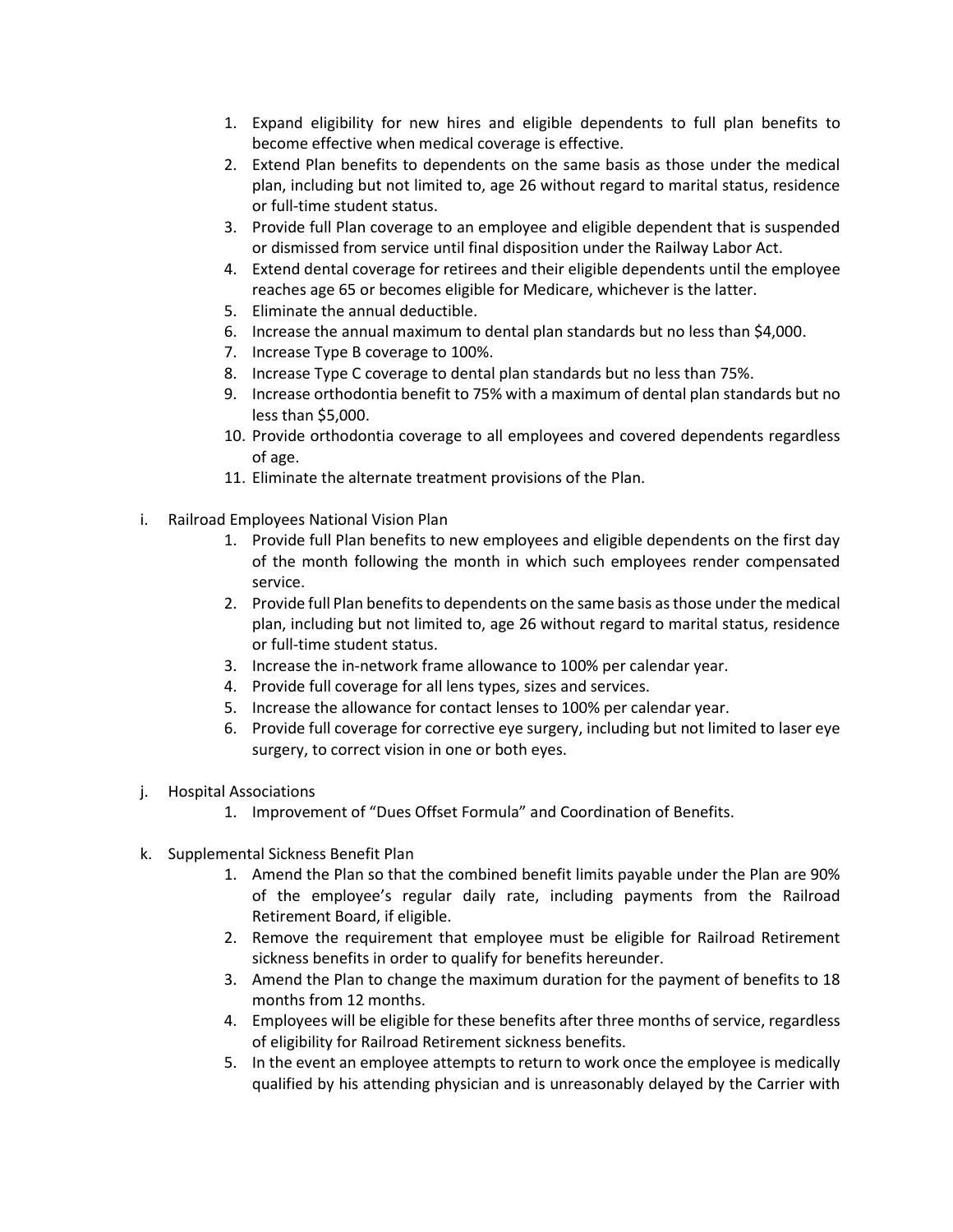respect to the employee returning to service, the employee will be entitled to 8 hours compensation each day he is prevented from returning to service.

- l. National Health Legislation
	- 1. Regarding benefits already included due to legislation; make changes permanent regardless of possible repeal or reduction in benefits due to legislation.
	- 2. In the event that further national health legislation should be enacted, benefits provided under The Railroad Employees National Health and Welfare Plan and the NRC/UTU Plan, The Railroad Employees National Early Retirement Major Medical Benefit Plan, The Railroad Employees National Dental Plan and The Railroad Employees National Vision Plan with respect to a type of expense which is a covered expense under such legislation will be integrated so as to avoid duplication, and the parties will agree upon the disposition of any resulting savings.
	- 3. Should national health legislation repeal or eliminate any health care coverage or individuals provided under the Plan, such coverage and individuals will continue to be covered without regard to national legislation.

# m. General

- 1. In addition to the National Railroad Employees' H&W Plan, the JPC shall be joint policyholders and will jointly participate in the selection of the insurance company or companies or other administrators required to administer all benefit Plans covering employees subject to this Agreement. The Joint Plan Committee shall oversee and administer the Railroad Employees National Health and Welfare Plan, the Railroad Employees National Early Retirement Major Medical Benefit Plan, the Railroad Employees National Dental Plan, the Railroad Employees National Vision Care Plan, the various plans established to provide supplemental sickness benefits to covered employees and any and all plans which may hereafter be developed or introduced to provide health and welfare benefits to active and retired employees and their eligible dependents.
- 2. Freeze Monthly Employee Cost Sharing at Current Level.

## **IV - Miscellaneous**

- a. Any Union Organization having a more favorable existing rule or agreement than anything agreed to here has the right to retain the more favorable rule.
- b. Each Organization may negotiate specific work rules as applied to the respective Carriers independently within the context of the bargaining process associated with this agreement.
- c. Six-year term.
- d. Standard national moratorium.
- e. New notices may be progressed on or after November 1, 2025 (not to be effective before January 1, 2026).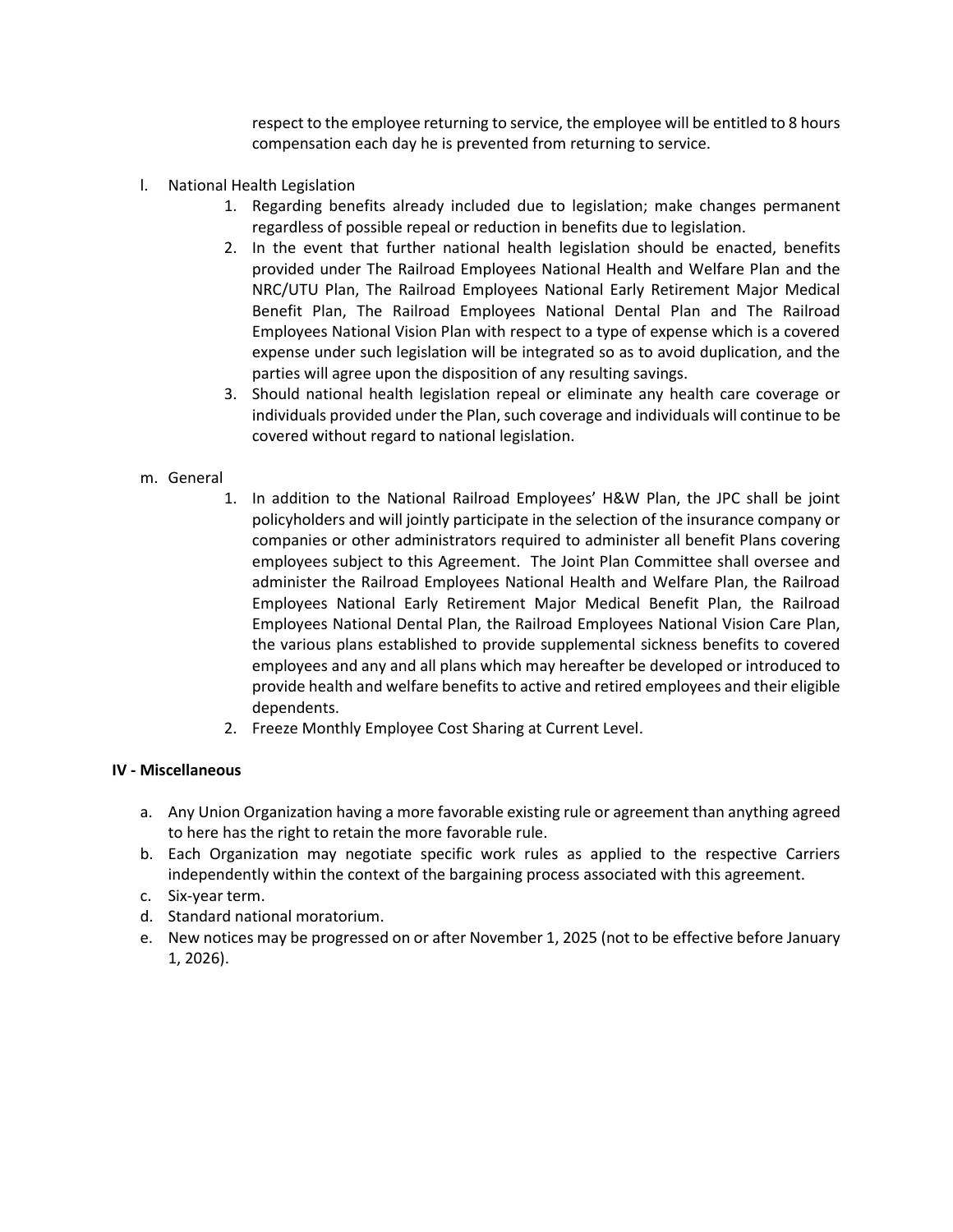# **Operating Craft Addendum– January 19, 2022**

- 1. Withdraw all crew consist related Section Six notices.
- 2. Immediate elimination of all unilaterally imposed attendance policies. Going forward, only those attendance policies agreed upon by both parties will be implemented.
- 3. All operating employees in road or yard service will be given access to scheduled days off/rest days.
- 4. Annual vacations will be assigned utilizing a methodology agreed upon by Management and the Union
- 5. Operating employees will have guaranteed access to utilize paid leave without carrier right of refusal
- 6. Modify Held Away from home Terminal payments to be continuous from time of legal rest
- 7. Away from home terminal meal allowance will be paid as follows
	- a) Off 4 hours 21.22
	- b) Off 24 hours 10.08 (total due 31.30)
	- c) Off 24 hours and one minute-10.08 (total due 41.38)
	- d) Off 32 hours and one minute- 10.08 (total due 51.46)
	- e) Additional meal continuing each 8-hour period of fraction thereof
	- f) Annual COLA adjustment to apply to these totals
- 8. All employees in road service who work a national holiday or any day designated by any carrier as having a high impact will be paid at time and one half for the trip
- 9. Operating employees who are called for service without proper predictability will have the unfettered right to lay of fatigued without carrier right of refusal.
- 10.No right to furlough new hire operating employees for one year
- 11.All operating employees recalled from furlough are guaranteed 90 days compensation
- 12.All operating employees forced assigned to another location will be given 60 lodging at carrier expense.
- 13.Operating employees will have the right to reverse their lodging with no carrier right of refusal
- 14. Amend the off-track vehicle agreement to provide for full reimbursement of lost wages, and provide employees adequate uninsured and underinsured motorist/driver protection.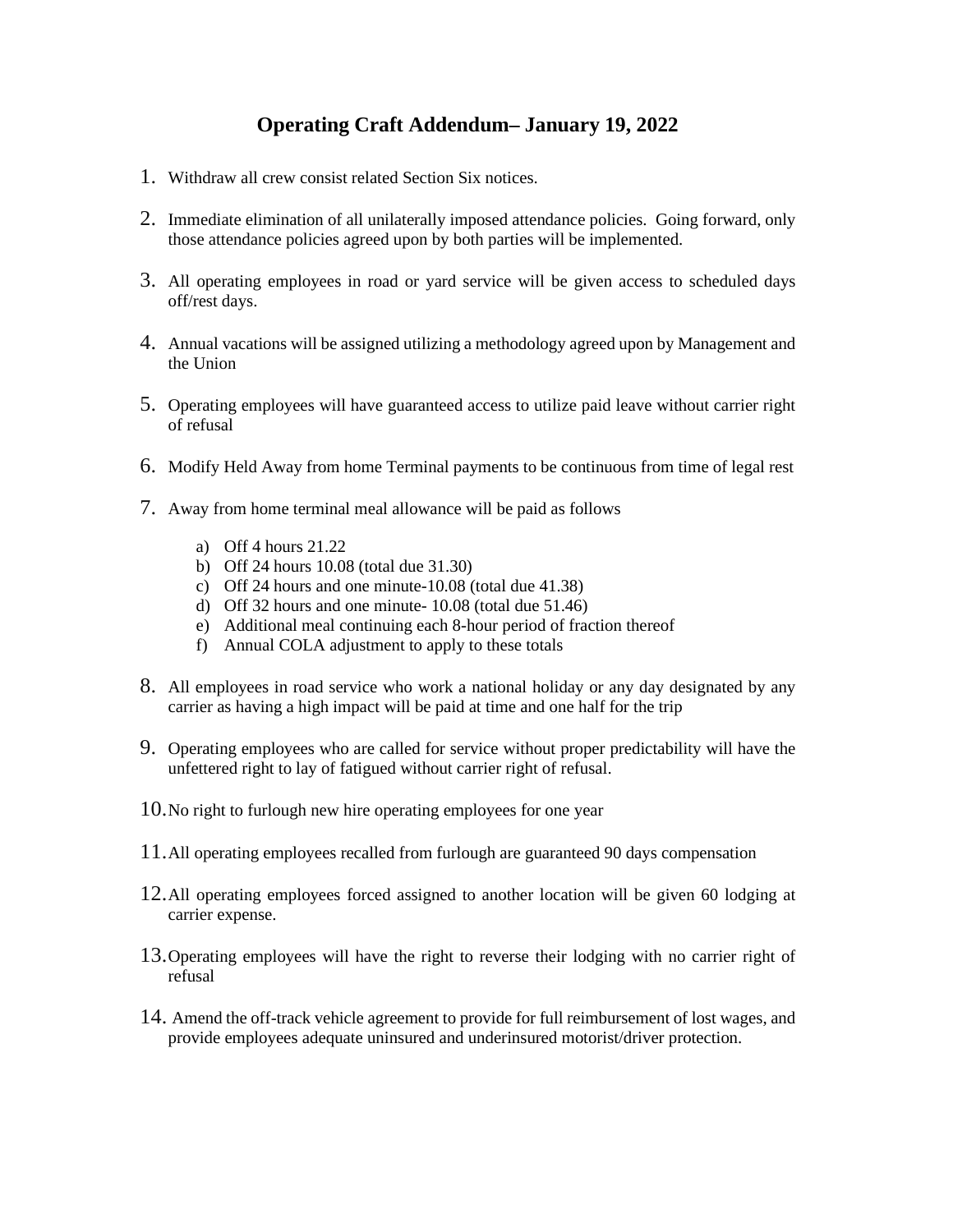

# **CRAFT SPECIFIC ISSUES**

## **YARDMASTER PROTECTION (SCOPE)**

The following shall apply to all Yardmasters (including relief and extra):

- Provide exclusive rights to instruct and supervise all train and engine service crews, regardless of carrier nomenclature or class of service, while they occupy other than main line trackage within their respective districts.
- Clearly define the duties and responsibilities of Yardmasters to include supervision over employees directly engaged in the switching, blocking, classifying and handling of cars, trains and duties directly incidental thereto that are required of the Yardmaster in a territory as designated by the carrier and such other duties as assigned, including (but not limited to) data input and handling of all electronic devices used by train crew members.
- Clearly define parameters for transferring, consolidating, combining, or centralizing assignments to any location outside of the terminal at which the train crews are operating, regardless of Yardmaster seniority districts. In situations where Yardmaster assignments are moved to a different location, New York Dock provisions shall apply to all who are adversely affected.

#### **YARDMASTER VACATIONS**

Apply the principles of Article V, Section 2(d) of the 1996 UTU Arbitration Award No. 559 (vacation benefits eligibility and scheduling) to all SMART-TD Yardmasters.

Apply 1/52 pay or a basic day (whichever is greater) to fall in line with the other crafts when calculating vacation pay.

Recognize that compensated service days of employees transferring to Yardmaster service from all non-Yardmaster crafts will be used in determining previous year qualifying days and accumulated qualifying days.

Allow up to 3 weeks of vacation to be taken in single day increments.

Yardmasters who do not accrue the required days for full vacation entitlement shall have vacation entitlement pro-rated, based on actual qualifying days accrued in the previous calendar year.

#### **YARDMASTER PERSONAL LEAVE DAYS**

Change the allotment of personal leave days to match the number of paid holidays. Yardmasters may choose to either receive paid compensation for the holiday or waive holiday pay in lieu of an accrued personal day.

Allow Yardmasters to carryover any unused personal leave days to the subsequent calendar year.